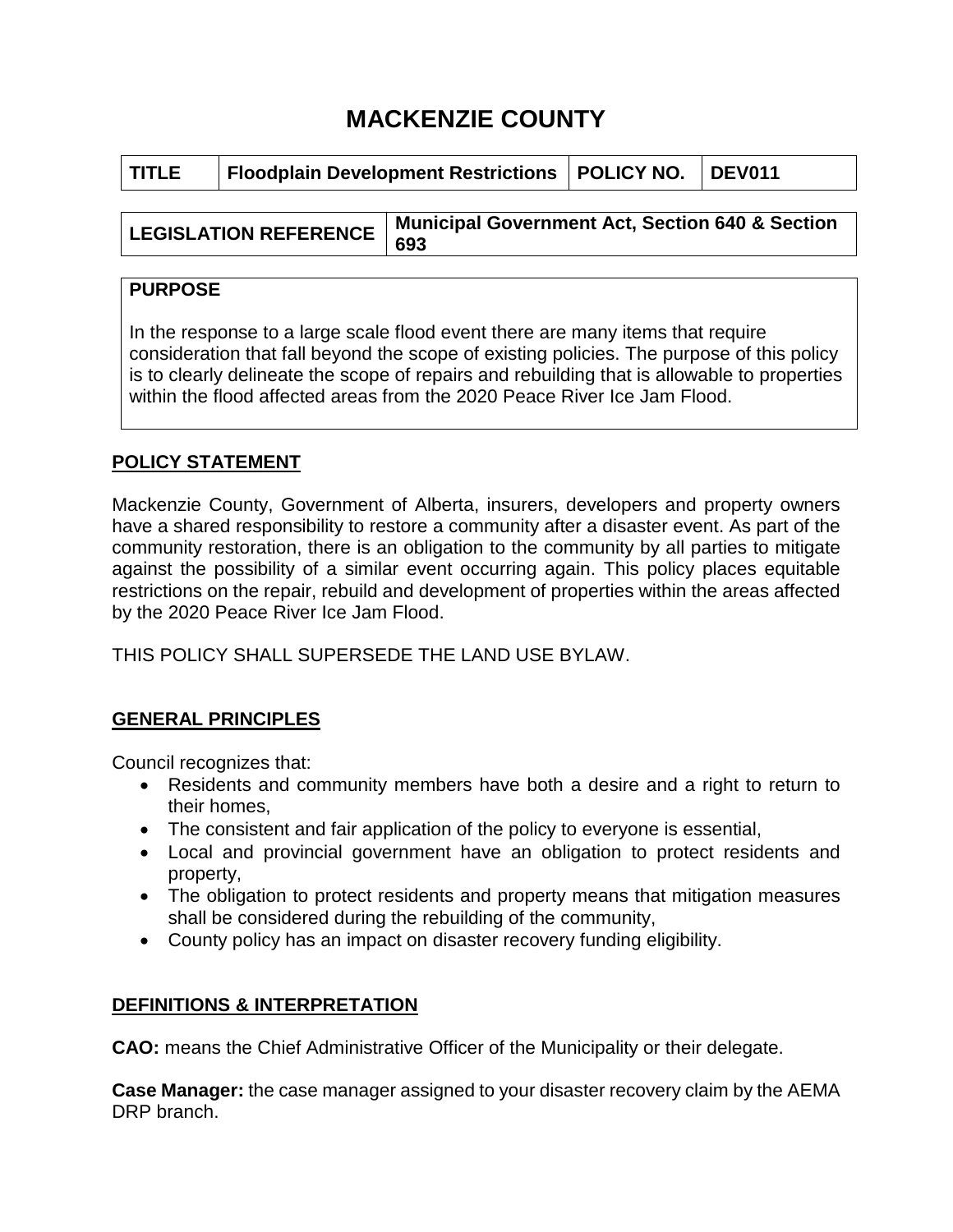**Council:** means the elected governing body of Mackenzie County.

**Development Approval:** Refers to a development approval where the application process has been followed and an approval subsequently issued by the development authority.

**Floodplain:** means the areas inundated by floodwaters during the 2020 Peace River Ice Jam Flood, or the 1:100-year Ice Jam Flood Extents mapping as identified by AEP, whichever is greater.

**Minimum Requirements:** The minimum acceptable standard considering relevant building codes, housing and health standards, and liability concerns. The National Building Code – 2019 Alberta Edition, Public Health Act, Housing Regulation, Alberta Health – Minimum Housing and Health Standards

**Rebuild:** A structure that results in more than 75% of the enclosed square footage of the building above the foundation at the completion of the rebuild to be defined as new, as defined within Alberta New Home Warranty Registrar Interpretation Bulletin Number 2 (Appendix A). For the purpose of this policy, removing and replacing a building on the property is considered a rebuild.

**Unimproved:** A property with no structures or improvements for which a Development Permit has been issued.

**Zoning**: As per the Land Use Bylaw.

#### **DEVELOPMENT APPROVAL**

- 1. No permits for new construction will be issued for Unimproved properties within the Floodplain.
- 2. No permits will be issued for a rebuild within the Floodplain.
- 3. Applications to develop interim housing within the Floodplain shall be considered as new construction and permits will therefore not be issued.
- 4. All repairs completed to properties within the Floodplain require Development Approval
- 5. Development Approval conditions/restrictions for properties within the Floodplain include:
	- a. Approvals are for temporary occupancy only and expire on October 1, 2021.
	- b. Full repairs and restoration may occur on and above the first floor.
	- c. Repairs and restoration below the first floor are limited to:
		- i. Insulation and vapour barrier on exterior walls,
		- ii. Insulation, sealing and sheeting dividing walls between multi-unit dwellings to meet Minimum Requirements,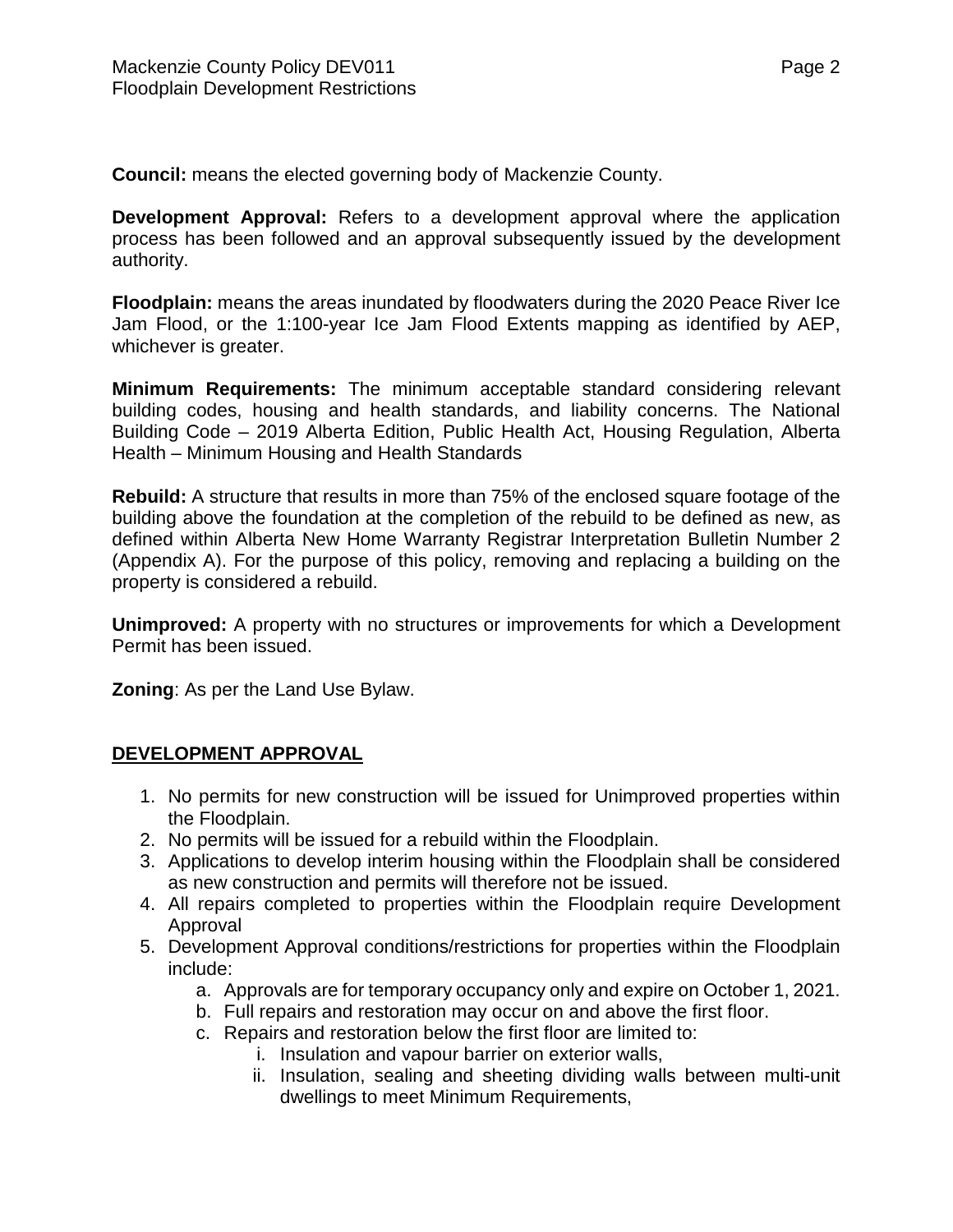- iii. HVAC, plumbing, heating and electrical work to restore functionality to pre-flood functionality
- iv. Temporary, unfinished walls to define bedrooms and bathrooms
- v. Temporary, unfinished floors for critical living spaces
- d. Additional items to consider prior to completing improvements under S 5.c.iv and S 5.c.v include:
	- i. If sufficient bedrooms exist on or above the first floor to meet Minimum Requirements for occupancy, no temporary walls are permitted below the first floor for this purpose.
	- ii. If sufficient bathrooms exist on or above the first floor to meet Minimum Requirements for occupancy, no temporary walls are permitted below the first floor for this purpose.
	- iii. All walls constructed shall only be temporary and constructed accordingly.
		- 1. For example 2x4 stud construction on 24" o/c, sheeted on one side, no taping, mudding, painting, or baseboards.
	- iv. Floors shall only be permitted to be reconstructed if the requirements in S4.d.i and S4.d.ii are met.
		- 1. A temporary floor may be reconstructed within the mechanical room if required for the installation of mechanical equipment.
		- 2. A temporary floor shall be constructed to Minimum Requirements
			- a. For example, treated 2x4 joists, ¾" plywood, seams sanded if necessary, and painted.

## **SUBDIVISION AND ZONING CHANGES**

Due to the uncertainty of future development within the Floodplain, the County discourages property owners from applying for and proceeding with subdivision and rezoning applications for properties within the Floodplain.

Changing the use or ownership of a property within the Floodplain may impact eligibility for recovery assistance and must be carefully considered by the applicant.

#### **ADDITIONAL CONSIDERATIONS**

Prior to completing any repairs to their property, property owners shall contact their Case Manager to confirm if the proposed scope of work is eligible, and if the process being followed meets requirements.

Mackenzie County administration will advise residents of:

• The need to contact their Case Manager prior to undertaking repairs on their property.